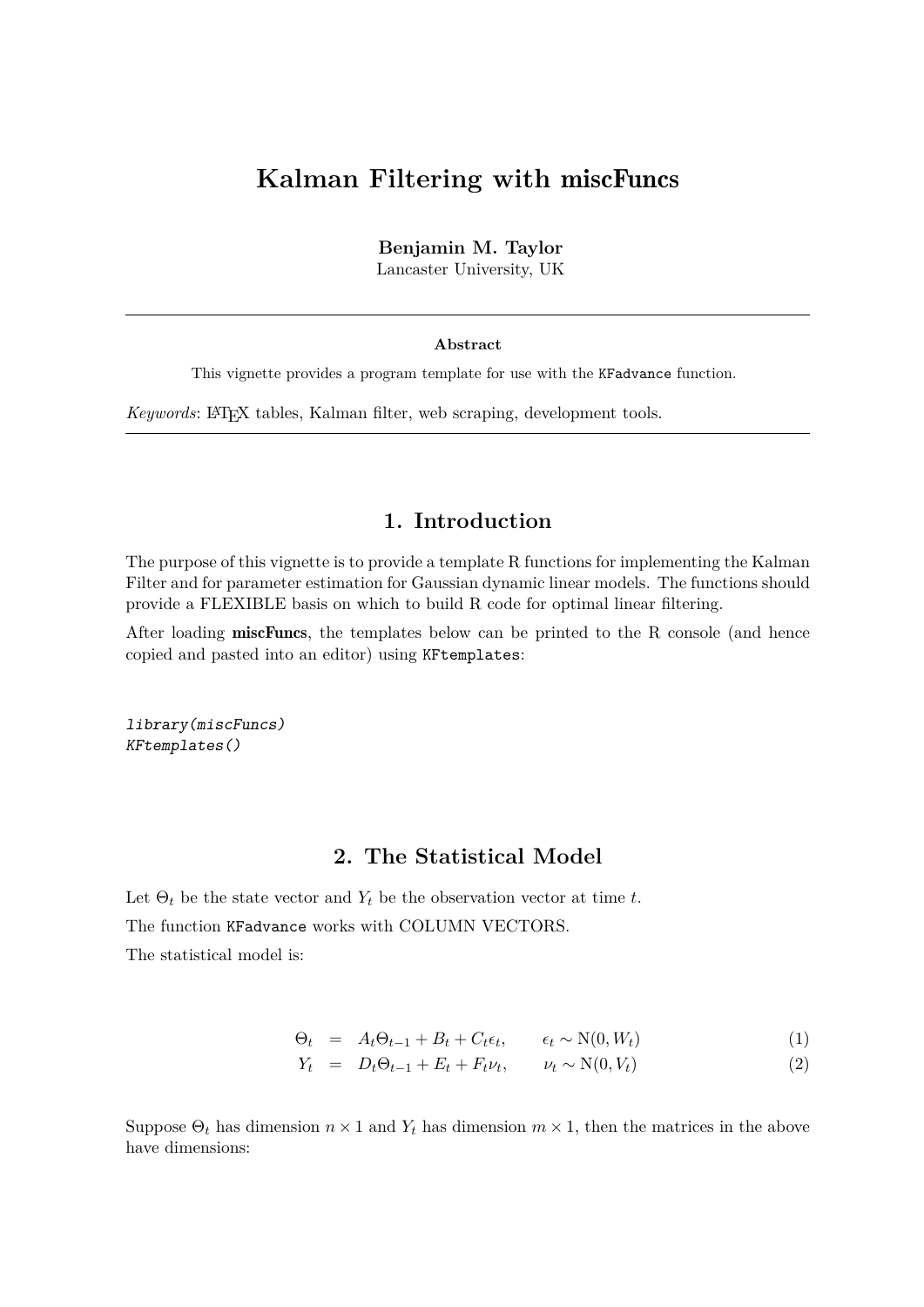| matrix | dimension    |
|--------|--------------|
| $A_t$  | $n \times n$ |
| $B_t$  | $n \times 1$ |
| $C_t$  | $n \times n$ |
| $W_t$  | $n \times n$ |
| $D_t$  | $m \times n$ |
| E+     | $m \times 1$ |
| $F_t$  | $m \times m$ |
| Vt     | $m \times m$ |
|        |              |

The matrix  $D_t$  acts like a design matrix in ordinary least squares regression.

The user must also specify priors (aka intial values) for  $\Theta$  in the form of a prior mean  $n \times 1$ matrix (called Xpost in the code below<sup>[1](#page-1-0)</sup>) and a prior variance  $n \times n$  matrix (called Vpost in the code below).

Typically some, or all of  $A_t$ ,  $B_t$ ,  $C_t$ ,  $W_t$ ,  $D_t$ ,  $E_t$ ,  $F_t$ ,  $V_t$  will be parametrised. Part of the goal of filtering will typically involve estimating these parameters by maximum likelihood. To allow optimisation to work well, model parameters should be free to roam between real numbers. For example if a parameter represents a variance (ie should onyl take positive values) then the inside the KFfit function, use for example sigma  $\leq -\exp(\text{param}[1])$  or if the parameter is on the  $[0,1]$  then use the inverse logistic function,  $\exp(\text{param}[2])/(\text{1+exp}(\text{param}[2]))$ . The template for parameter estimation comes later.

## **3. Fitting the Model to Some Data**

This section provides template code for Kalman filtering under the above model.

| # see vignette for notation                                                                                                                                                         |                                                                                                                                                                 |                                                                                                                                                                                                                                                                                                                                                                                                                                                                                                                                                                                                                                                                                                                                                                                                                                                                                                        |
|-------------------------------------------------------------------------------------------------------------------------------------------------------------------------------------|-----------------------------------------------------------------------------------------------------------------------------------------------------------------|--------------------------------------------------------------------------------------------------------------------------------------------------------------------------------------------------------------------------------------------------------------------------------------------------------------------------------------------------------------------------------------------------------------------------------------------------------------------------------------------------------------------------------------------------------------------------------------------------------------------------------------------------------------------------------------------------------------------------------------------------------------------------------------------------------------------------------------------------------------------------------------------------------|
| KFfit <- function( param,                                                                                                                                                           | data.<br>, ,<br>#<br>optim=FALSE,<br>prior.mean=NULL,<br>prior.var=NULL,<br>$fit = FALSE.$<br>se.fit=FALSE.<br>se.predict=FALSE,<br>noisy=TRUE<br>na.rm=FALSE){ | # model parameters<br># a matrix containing the data ie Y<br># delete this line and include other arguments to be passed<br>to the function here<br># set this to FALSE if not estimating parameters, otherwise,<br>if parameters have already been estimated, then set to TRUE<br>$\#$<br>history.means=FALSE,# whether to save a matrix of filtered E(Theta_t)<br>history.vars=FALSE, # whether to save a list of filtered V(Theta_t)<br># optional prior mean. column vector. # Normally set<br># optional prior mean. matrix.<br># these inside the code<br># whether to return a matrix of fitted values<br># whether to return the standard error of the fitted values<br># whether to return the prediction standard error =<br>se(fitted values) + observation variance V_t<br>$\pm$<br># whether to print a progress bar, useful.<br># whether to use NA handling. set to TRUE if any Y is NA |
| start <- Sys.time()<br>$if(se.predict & !se.fit)$ {<br>}<br>#<br># Here, I would suggest creating dummy names for your paramters eg<br># sigma.obs <- exp(model.param[1])<br>#<br># |                                                                                                                                                                 | stop("Must have se.fit=TRUE in order to compute se.predict") # leads to a computational saving                                                                                                                                                                                                                                                                                                                                                                                                                                                                                                                                                                                                                                                                                                                                                                                                         |
| T <- dim(data)[1]                                                                                                                                                                   |                                                                                                                                                                 | # ASSUMES OBSERVATIONS ARE IN A (T x m) matrix, ie row t contains the data for time t.<br># Note this is important for when KFadvance is called later                                                                                                                                                                                                                                                                                                                                                                                                                                                                                                                                                                                                                                                                                                                                                  |

<span id="page-1-0"></span><sup>&</sup>lt;sup>1</sup>this might seem a strange name, given that it is the prior, but in the template code below, this object is overwritten and eventually becomes the posterior mean.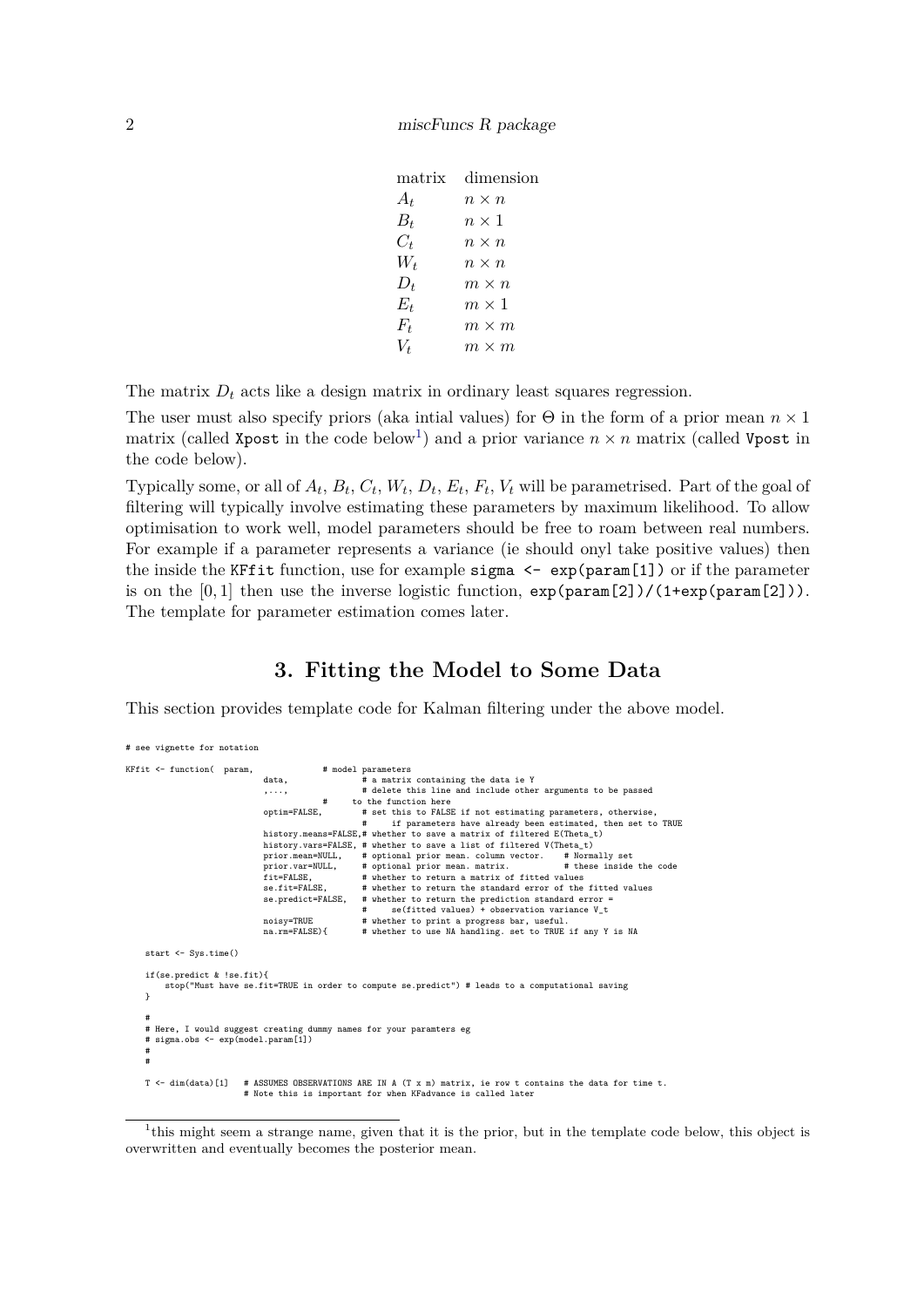```
if(is.null(prior.mean)){
Xpost <- DEFINE PRIOR MEAN HERE
\mathbf{r}else{
      Xpost <- prior.mean
\mathbf{r}if(is.null(prior.var)){
Vpost <- DEFINE PRIOR VARIANCE HERE
 }
else{
      Vpost <- prior.var
}
 if (history.means){
Xrec <- Xpost
 }
if(history.vars){
Vrec <- list()
Vrec[[1]] <- Vpost
\overline{1}# delete or complete the following rows as necessary, also appears in the loop that follows
A <- IF A IS FIXED OVER TIME THEN DEFINE IT HERE
 B <- IF B IS FIXED OVER TIME THEN DEFINE IT HERE
C <- IF C IS FIXED OVER TIME THEN DEFINE IT HERE
 W <- IF W IS FIXED OVER TIME THEN DEFINE IT HERE<br>D <- IF D IS FIXED OVER TIME THEN DEFINE IT HERE
E <- IF E IS FIXED OVER TIME THEN DEFINE IT HERE
F <- IF F IS FIXED OVER TIME THEN DEFINE IT HERE
V <- IF V IS FIXED OVER TIME THEN DEFINE IT HERE
 loglik <- 0
fitmat <- c()
sefitmat <- c()
sepredictmat <- c()
if(noisy){
      pb <- txtProgressBar(min=1,max=T,style=3)
}
for(t in 1:T){
      # delete or complete the following rows as necessary
       A <- IF A IS TIME-VARYING THEN DEFINE IT HERE<br>B <- IF B IS TIME-VARYING THEN DEFINE IT HERE<br>C <- IF C IS TIME-VARYING THEN DEFINE IT HERE<br>W <- IF W IS TIME-VARYING THEN DEFINE IT HERE<br>D <- IF W IS TIME-VARYING THEN DEFINE 
       E <- IF E IS TIME-VARYING THEN DEFINE IT HERE
F <- IF F IS TIME-VARYING THEN DEFINE IT HERE
      V <- IF V IS TIME-VARYING THEN DEFINE IT HERE
       # this bit calls KF advance
new <- KFadvance(obs=data[t,],oldmean=Xpost,oldvar=Vpost,A=A,B=B,C=C,D=Dt,E=E,F=F,W=W,V=V,marglik=TRUE,log=TRUE,na.rm=na.rm)
      Xpost <- new$mean
                  Vpost <- new$var
                   if(t==1){ # used when this function is called iteratively one step at a time
running.mean <- Xpost
running.var <- Vpost
                  }
                 loglik <- loglik + new$mlik
             if (history.means){
Xrec <- cbind(Xrec,Xpost)
       }
if(history.vars){
Vrec[[t+1]] <- Vpost # since first entry is the prior
      }
      if(fit){
            fitmat <- cbind(fitmat,D%*%Xpost + E)
       }
if(se.fit){
            sefitmat <- cbind(sefitmat,sqrt(diag(D%*%Vpost%*%t(D))))
       }<br>if(se.predict){<br>sepredictmat <- cbind(sepredictmat,sqrt((sefitmat[,ncol(sefitmat)])^2+diag(F%*%V%*%t(F))))
      \overline{1}if(noisy){
setTxtProgressBar(pb,t)
      \overline{1}}
if(noisy){
```